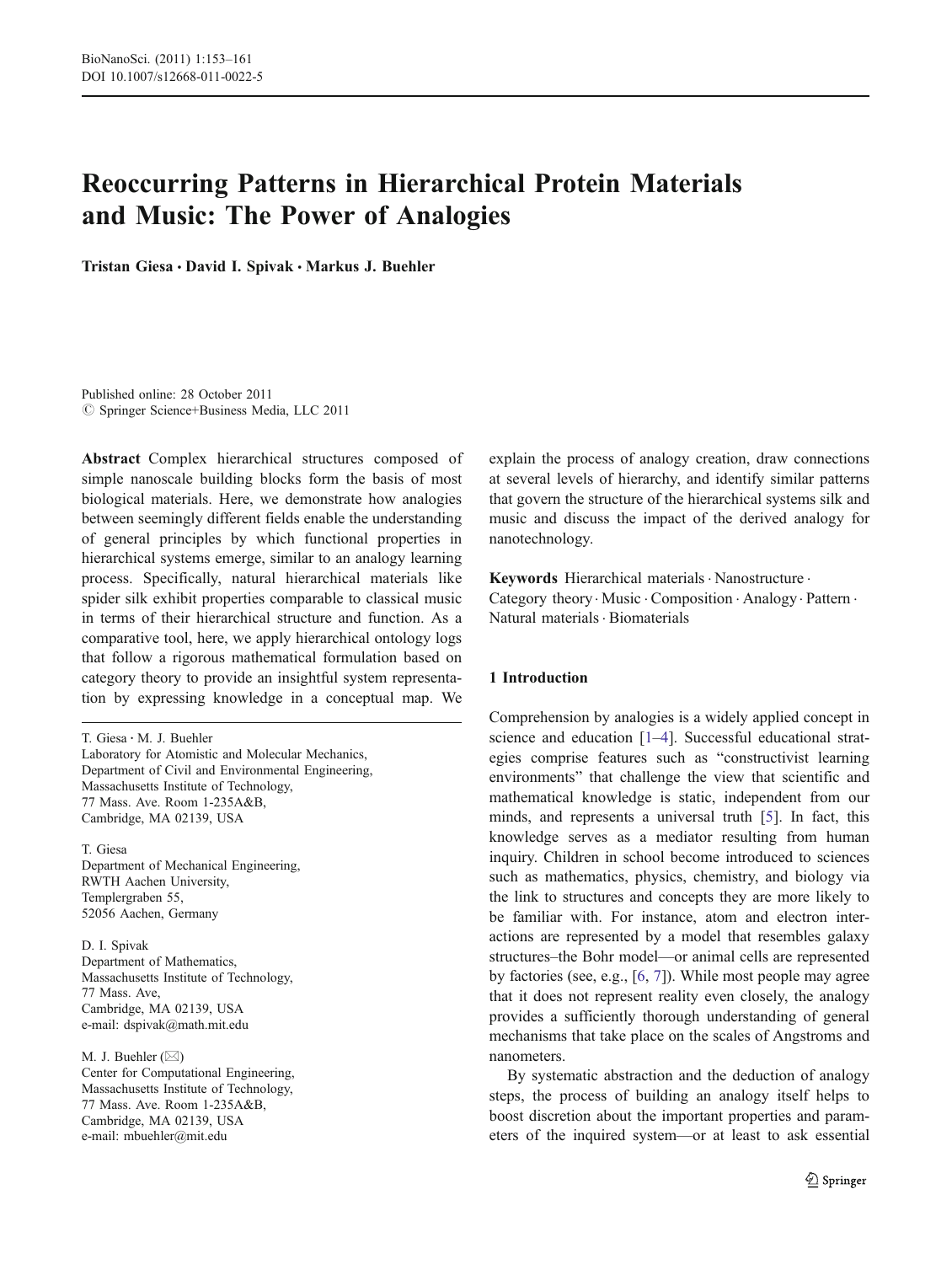questions [[8,](#page-7-0) [9\]](#page-7-0). A rigorous methodology to formulate and categorize these analogies can be provided by so-called ontology logs (olog) based on category theory [[10](#page-7-0)]. Category theory originates from the 1940s as a mathematical concept in topology [\[11\]](#page-7-0) and has recently been used in broader contexts to identify patterns in language, physics, philosophy, and other fields in a mathematical framework [\[12](#page-7-0)–[15](#page-7-0)]. Categorical algebras consist of objects and arrows which are closed under composition and satisfy conditions typical of the composition of functions [[16\]](#page-7-0). In a linguistic version, category theory and ologs in particular describe the essential features of a given subject and represent a powerful method to store and share data, knowledge, and insights in structure and functionality.

Equivalent to the learning and understanding process applied in school physics and mathematics, the methodology and hence the above described advantages of analogical thinking can be adapted to the relatively novel field of materiomics [\[17\]](#page-7-0). Recent studies linked for example mechanical properties of protein networks to communication networks [\[18](#page-7-0)], active centers in proteins to top predators and top managers [\[19](#page-7-0)], and death of living organisms to the strength of solids [[20\]](#page-7-0). Furthermore, the connection between grammar and protein structure has been elaborately studied [[21\]](#page-7-0), even in the context of category theory [[22\]](#page-7-0).

Here, through the example of spider silk and classical music, the construction of simple analogies and their accomplishment to collocate a broad picture of materials structure and function is showcased. Thereby, similar patterns in silk and music which trace back to their hierarchical buildup are identified. The aim of this study is the institution of category theoretic tools as a rigorous and comprehensive means to systematically depict and communicate hierarchical structure–function relationships for applications across fields in engineering, science, and the arts.

## 2 Methods

#### 2.1 Ologs

Category theoretic analysis and transformations of syntactic structures have been introduced by Chomsky in 1957 [\[23](#page-7-0)]. For formal language theory, a well-known transformation is for example the left part transformation from non-leftrecursive context-free grammars to context-free Greibach normal form where the syntactic structure is preserved during the transformation [\[24](#page-7-0)]. These structure-preserving transformations are morphisms (or functors) between objects and arrows among categories and constitute the essential operator to form analogies. The linguistic categor-

ical objects in ologs are sets, and the arrows represent unique functions between the objects. Ologs are embedded into a database framework and thus are easily implemented in object-based computer languages.

The actual benefit of an olog is—due to a rigorous mathematical background—its unambiguous way to store and share data, knowledge, and insights in structure and functionality within a single research group and also among many disparate research groups and different fields in science and engineering. Ologs offer means to reveal the origin of the described system property and to connect them to previous results or other topics and fields. For biological materials, it is crucial to elucidate the principles from which the superior macroscopic functionality arises in order to define the hierarchical structure–function relationships or even synthesize them. These insights can be gained on one hand from the category theoretic analysis of protein materials by describing the emergence of functionality from first principles, e.g., on the basis of fundamental interactions between building blocks. On the other hand, the use of systematic analogies with the help of functorial relations supports the researcher in formulating these structure– function relationships in an abstract way, ensuring the ability to connect disparate ologs. Furthermore, by the use of ologs for knowledge creation by shared conceptual models, an educational application is feasible [\[25](#page-7-0)].

#### 2.2 Hierarchical Ologs

Hierarchical ologs yield similar mathematical features as conventional ologs but are designed to improve the ability to overview the buildup of a hierarchical system by compiling the subunit sets together with sets of superior structural units. As an example of the typical features found in hierarchical ologs, we analyze a distinct feature of linguistics, specifically the structure of a sentence which is formed of words (Fig. [1a](#page-2-0)). Words consist of phonemes, the smallest pronounceable segments comprising one or more letters [[26,](#page-7-0) [27](#page-7-0)]. Hence, these phonemes form the "building blocks" for spoken language and are categorized by distinctive articulatory features, i.e., the description of how the sound is mechanically formed in the body [[28\]](#page-7-0). Whether or not a feature is active for a certain phoneme is indicated by a binary number (alternatively by a positive or negative sign). The voice laryngeal feature, for instance, determines whether a sound is formed including the vocal folds  $(1)$  or not  $(0)$  [[29,](#page-7-0) [30\]](#page-7-0). The "r" in "theory" contains as voice laryngeal feature a (1), while the "e" does not (0).

Each path is constrained to represent a unique function between the instances of the sets. Consequently, each building block can only be uniquely assigned to its higher units by constructing pairs of building blocks and their higher structural units, respectively (see Fig. [1b\)](#page-2-0). Set A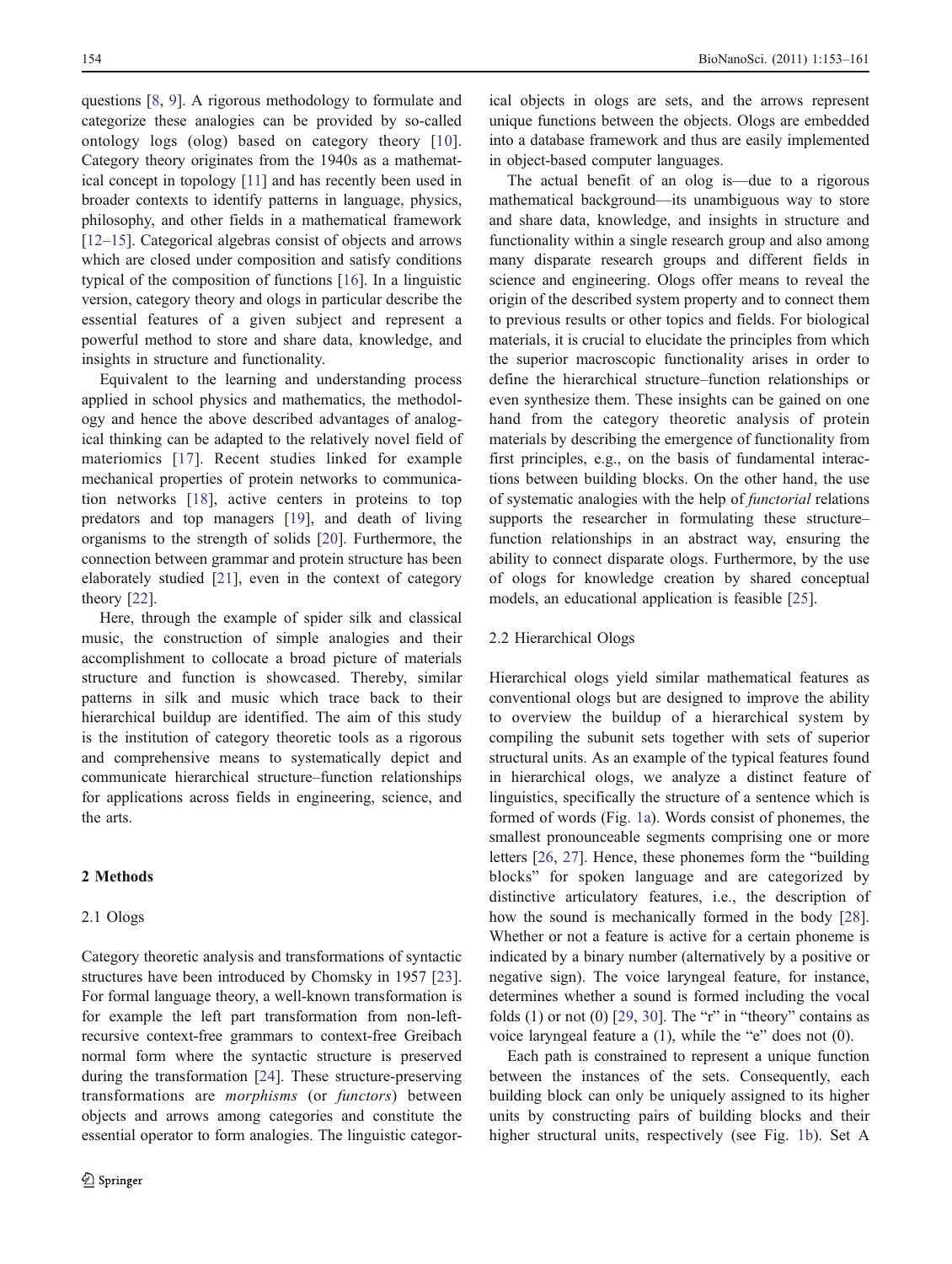<span id="page-2-0"></span>

Fig. 1 Linguistic structure and category theory. a The hierarchical buildup of linguistics can be seen when analyzing the structure of a sentence. It is formed by words which itself are formed by phonemes, the smallest pronounceable segments of a word. These phonemes are categorized by distinctive articulatory features, i.e., the description of how the sound is mechanically formed in the body. Whether or not a feature is active for a certain phoneme is indicated by a binary number. The voice laryngeal feature determines whether a sound is formed including the vocal folds or not. Note, that the paths A→D and A→C→D as well as A→E and A→C→E commute as indicated by the

associates units from set B and set C together with their positions, an elegant way to maintain functional relationships within the category. The green checkmarks indicate commutative paths (a kind of isomorphism) in the olog where, starting from the same instance of a set, two distinct paths point to the same instance of another set. For further details on isomorphisms and other features such as limits and colimits in ologs see [\[10,](#page-7-0) [18](#page-7-0), [31](#page-7-0)]. The way the olog is represented in Fig. 1b correlates one-to-one to a computer implementation.

Beneficial to the possibility to overview and clearly identify the underlying hierarchical structure of the system, we introduce hierarchical ologs (Fig. 1c). They yield absolutely identical information but a well-arranged notation. In this context, an increased emphasis on the discovery of the structural makeup of systems and how it relates to the emergence of specific properties can provide an important educational feature. Set A of Fig. 1b is now inherently included and the dashed box represents a state of the system, i.e., all words in the former set B with their current phonetics and binary information (comparable to a "snapshot"). Often, for instance, in the case of phonemes in words, a higher structural unit (the word) is formed by a sequence of subunits (phonemes). This information is conveyed by a simple dashed "hierarchy-box": the word box surrounds the phoneme box, indicating a hierarchical

green checkmarks. No other paths commute. b Olog describing the situation where every word consists of phonemes, hence they form the "building blocks" for spoken language. An appropriate way to assign the building blocks to its higher units is a representation of sets of words with associated phonemes (set A). The green checkmarks indicate commutative paths in the olog where starting from the same instance of a set two distinct paths point to the same instance of another set. The way the olog is represented here correlates one-to-one to a computer implementation. c A hierarchical olog yields identical information but a better overview of the underlying structure of the problem

construction. In other cases, the structure may be arbitrary but always describable by graph-theoretic tools. This holds true in the case of proteins, which are arrangements of (i.e., hierarchically constructed from) amino acids. Paths combining "inner" and "outer" information, e.g., the new "double arrows" and former commutative paths, are automatically commuting and no additional checkmarks are needed.

Hierarchical ologs can be described easily using category theory. As explained in [\[10\]](#page-7-0), an olog is a category (or more precisely a sketch). A category theory expert can understand our definition of a hierarchical olog as a category C equipped with a subcategory H with the same set of objects,  $Ob(C)$  =  $Ob(H)$ , and such that H has the structure of a forest (collection of trees). A morphism  $F: (C,H) \to (C',H')$  of hierarchical categories, which we here abuse notation in calling a functor, consists of a functor  $F: C \to C'$  such that  $F(H) \subseteq H'$ . A state of a hierarchical olog is just a set-valued functor on C; we can denote sequences, graphs, etc. by a simple modification of the olog, which again we abuse notation in eliding.

## 3 Results and Discussion

As an application for the generation of an analogy, we construct an olog that reflects the hierarchical structure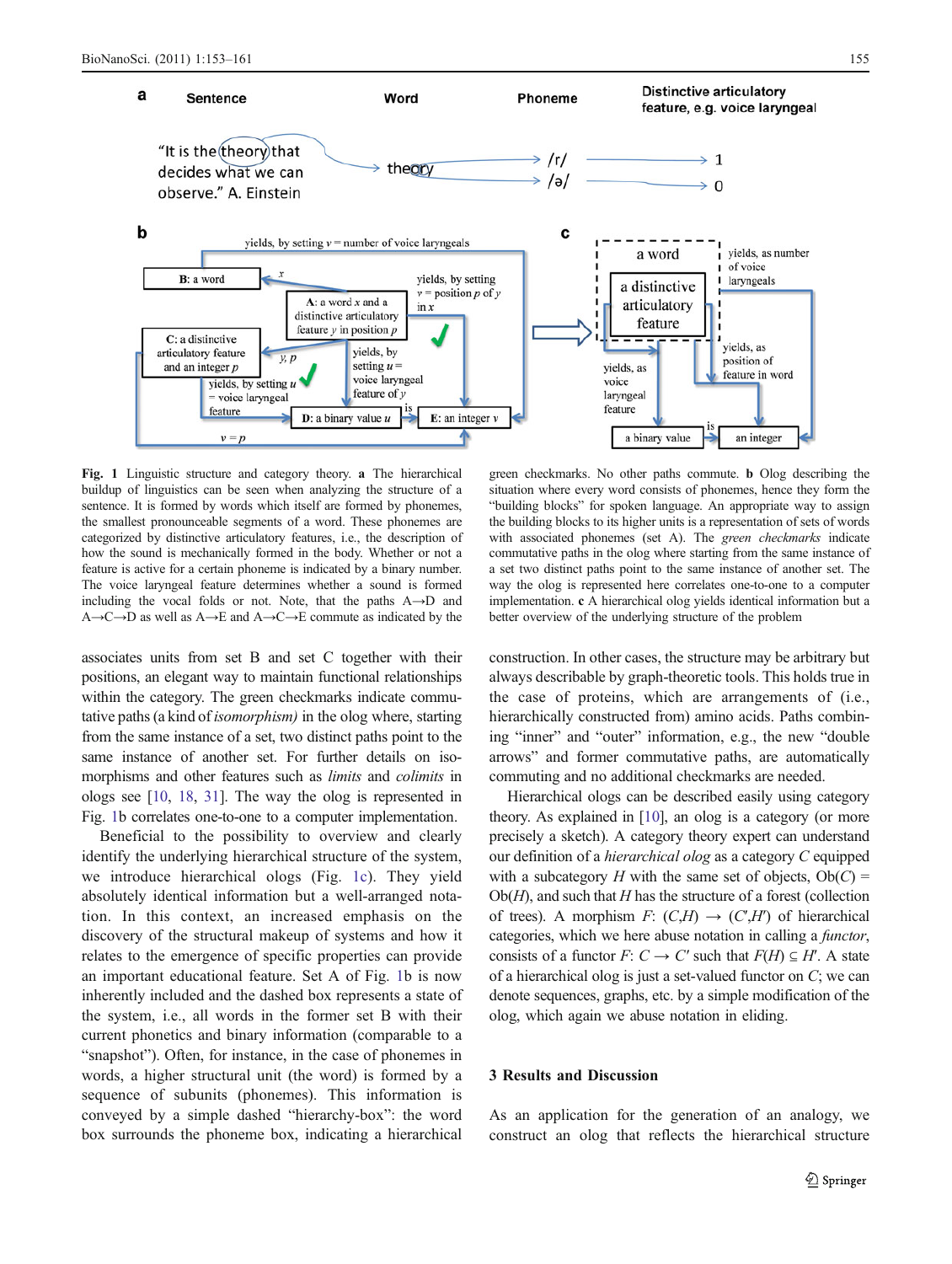<span id="page-3-0"></span>found in protein materials such as spider silk (Fig. 2). In order to form the analogy to music, we must determine a way to dissect the structure to its basic constituents. A generally advisable approach is the definition of building blocks of the systems first. Depending on the level of abstraction, these building blocks can be of real nature, e.g., phonemes, or of abstract nature, e.g., the "lifeline" in beta-helices [\[18](#page-7-0)]. Here, proteins assemble out of their building blocks, amino acids, whereas we define the building blocks of music as sound waves (sine, triangular, sawtooth, etc., [\[32](#page-7-0), [33](#page-7-0)]) that are assumed to assemble via stacking, i.e., without any additional information about amplitude, frequency, or pitch.

In a second step, we define the superior structural units and indicate how they are related to their basic constituents. Bonds affiliate amino acids into groups and thereby a polypeptide is a linear chain of two or more amino acids connected by a (peptide) bond. Each bond within the



Fig. 2 Functorial analogy of protein materials and musical structure by hierarchical ologs. The different hierarchical levels in spider silk and music are identified via experiment, theoretical analysis, and computational studies (top). Olog describing the hierarchical buildup of proteins out of their building blocks, amino acids (left). Each bond has as starting point and end point an amino acid. A polypeptide is a linear chain of two or more amino acids connected by bonds. Nanocomposites consist of proteins in certain secondary structures (e.g., alpha helix, beta sheet, or amorphous phase; in any case defined by a graph structure) of a specific size that assemble into higher level networks. The geometry of the secondary structure directly relates to macroscopic functional properties such as shear strength and extensibility. Each *hierarchy-box* represents a state or "snapshot" of its inner constituents that are connected in a graph structure, as shown in Fig. [1.](#page-2-0) This assures the unique allocation of lower level elements to

superior structures. Apart from the hierarchical levels, a subset of proteins, the enzymes, are included to exemplify the way to include "hierarchical interaction". A function relates a certain property of a higher-hierarchical structure, here active centers of enzymes, to an element of a lower level structure, a group of amino acids. A functorial isomorphism relates objects and arrows from the protein network to a music network which shows an equivalent hierarchical buildup (right). The building blocks in music networks are basic sound waves (sine, triangular, sawtooth, etc.) that assemble via stacking. The variation of frequency and amplitude of the stacked waves leads to the formation of the functional unit "a note" defined by its property "a pitch". Similar to the enzyme–protein relation, certain subsets of chords, here the major chords, include group members with distinguished functional meaning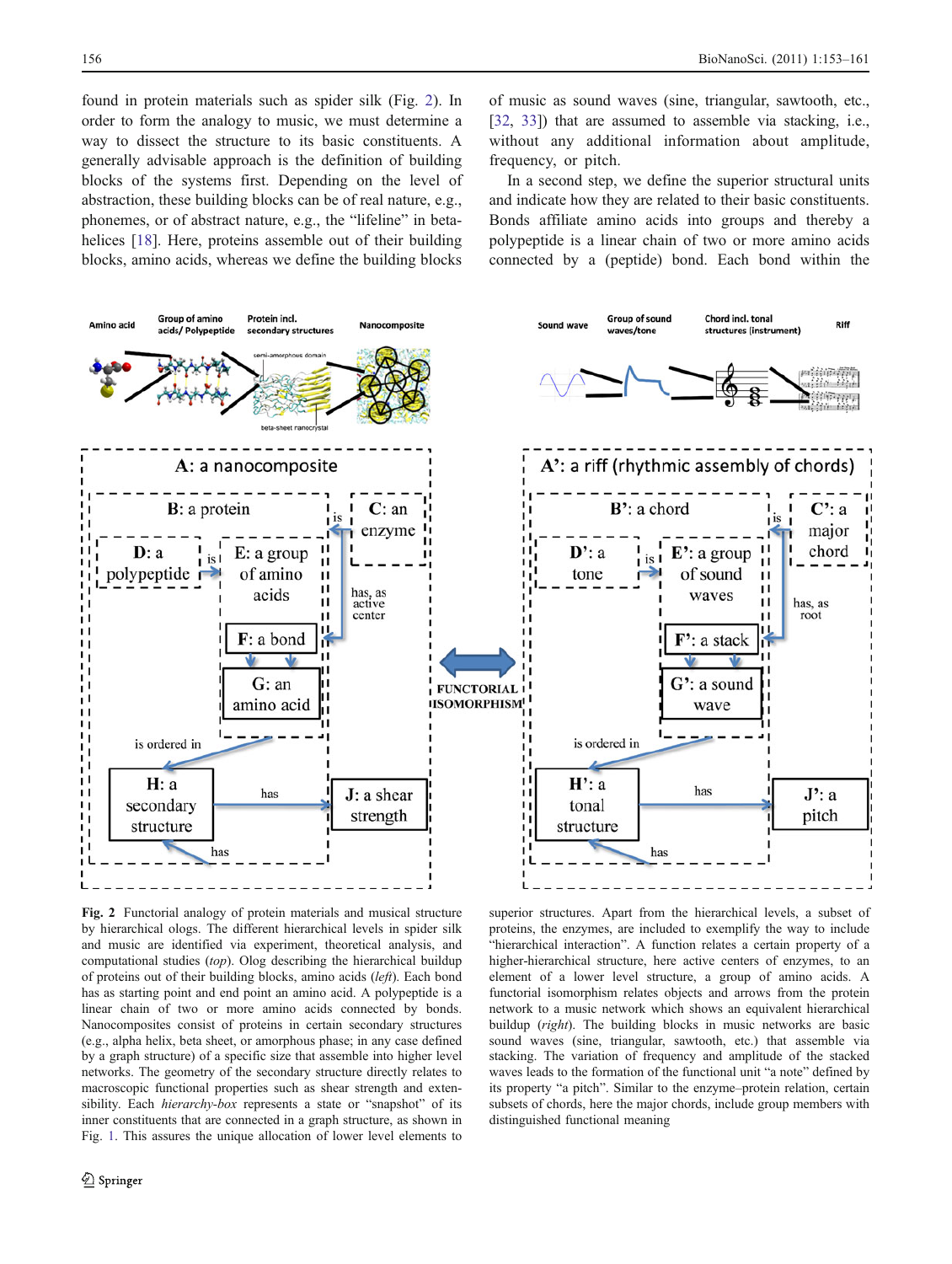<span id="page-4-0"></span>polypeptide has as starting point and end point an amino acid. Hence, they represent a subset of amino acid groups which are, in contrast to polypeptides, not necessary a linear chain of amino acids but can assemble in more complex structures (describable via a 3d graph). In an analogous way, we define the creation of musical structural assemblies where stacked groups of sound waves are called a tone.

So far, the relations only concern structure terminology and the question how functionality can be addressed remains open. Proteins, i.e., groups of one or more polypeptides, fold into secondary structures which are crucial to their properties and functionality (see, e.g., [\[34](#page-7-0)]). Hence, a precursor to the assignment of sequence–

structure–function relationships is the sequence–structure identification by experiment and computational studies. Such knowledge-based assignments have already been part of preceding inquiries [[35,](#page-7-0) [36\]](#page-7-0).The information gathered from these studies, for example the sequence and environmental conditions that lead to distinct structural assemblies, then become data in the olog. Nanocomposites consist of proteins positioned in certain secondary structures (e.g., alpha helix, beta sheet, or amorphous phase in spider silk [\[37](#page-7-0)–[39](#page-7-0)]; in any case defined by a graph structure) of a specific size that assemble into higher-level networks. The shear strength of these secondary structures, information stored in "a shear strength", is directly related to properties such as size and arrangement [[40](#page-7-0)–[42](#page-7-0)]. Similarly, the



Fig. 3 Functorial analogy of protein materials and musical function by hierarchical ologs. Olog describing the dependence of clustering to obtain functionality (left). For protein materials such as spider silk hydrogen bonds (H-bonds) cluster into groups of three to four residues. Compared to the strength of a single bond, the shear strength of such a bond cluster becomes significantly higher. In the olog, this is typically modeled by relations of real numbers. Therefore, the property must be quantitatively ascertainable. Analogous to this, chords in music form by stacking sound waves on an equal tempered

scale, i.e., with frequencies that have integer ratios (right). Unlike shear strength, the benefit of sound wave clustering—in so-called consonant cluster—is not easily quantifiable but is subject to empirical observations, the measured pleasantness. The condition for consonance is given by the condition that all entrances of the frequency matrix are integers. Note that the paths C→D→H and C→E→H as well as the paths  $B\rightarrow A\rightarrow G$  and  $B\rightarrow F\rightarrow G$  commute. Both ologs can be adjoined to the ologs shown in Fig. [2](#page-3-0) simply by connecting it to the set "a bond"/"a stack"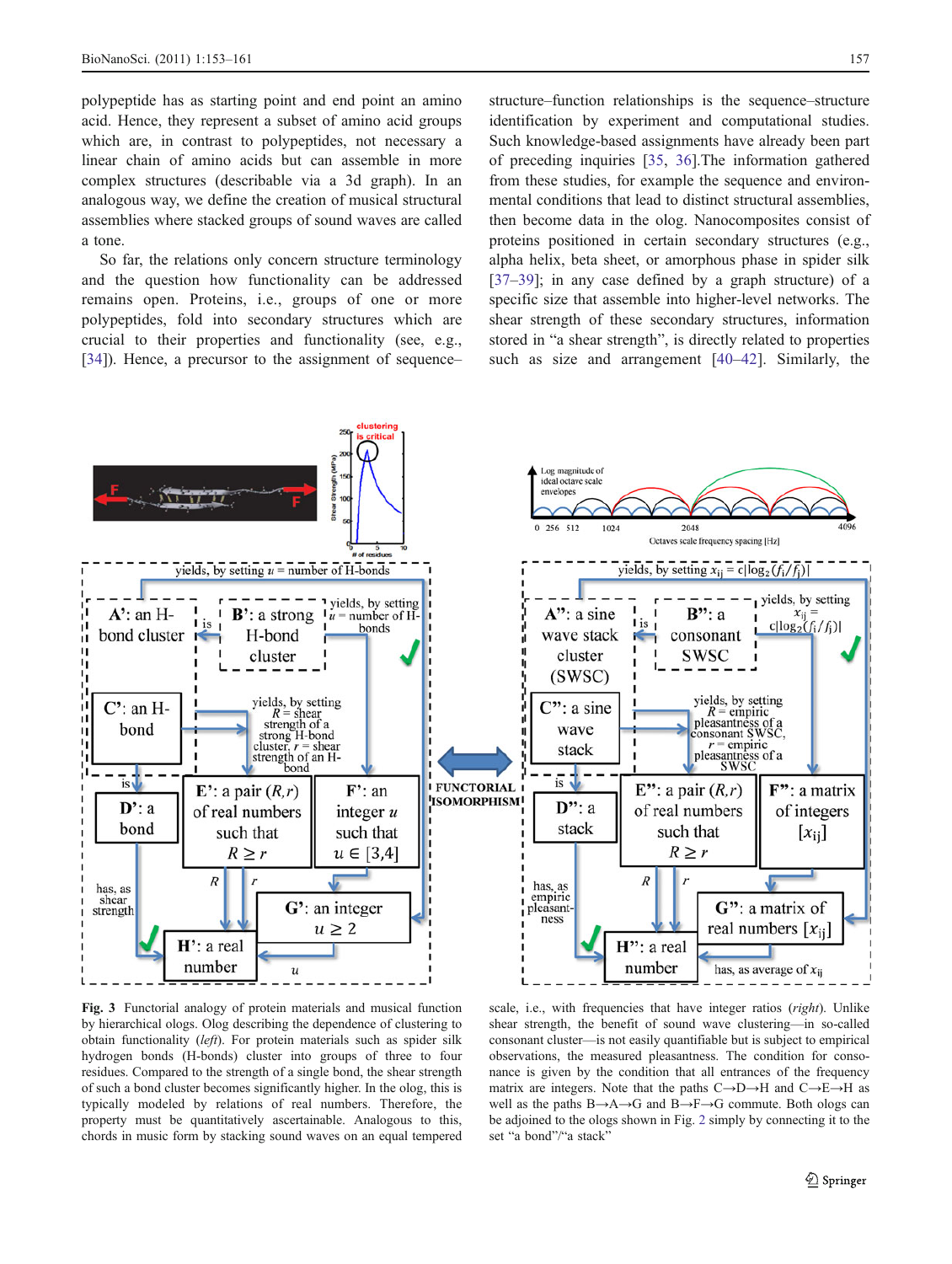<span id="page-5-0"></span>variation of frequency and amplitude of the stacked waves leads to the formation of the functional unit "a note" defined by its property "a pitch" [[43\]](#page-7-0). The pitch corresponds to the audibility which then determines together with duration, loudness, and timbre the functional properties of a chord (grouping of intervals into categories such as thirds, fourths, etc.) which assemble into harmonically stable riff structures [[44](#page-7-0)–[50\]](#page-7-0). Here, we identify a major potential of hierarchical ologs. As all chords in the riff are assembled in a weighted graph structure, the information that riffs are made of rhythmic arrangements of chords is inherently included. This designates a novel way of writing music sheets; where chords represent graph nodes connected to their nearest neighbors by edges where the edge length (or weight) directly correlates to the length of the chord.

Apart from the hierarchical levels, a subset of proteins, the enzymes, are included to exemplify the procedure to include "hierarchical interaction". Subsets of higher hierarchical levels contain distinguished members whose functionality is based on lower-level architecture. Thus, a function relates a certain property of a higher hierarchical structure, here active centers of enzymes, to an element of a lower level structure, a group of amino acids. Similar to the enzyme–protein relation, subsets of chords also include group members with distinguished functional meaning [[47,](#page-7-0) [51](#page-7-0)]. Here, the major chords, as interval special functional class of chords, have as distinguished member the root, the base on which a triadic chord is built. This kind of relation is typical for all kinds of hierarchical organizations, e.g., in primate groups [[52\]](#page-7-0). After assembling and relating these insights, a challenge that can be overcome by multiscale studies including graph theoretic tools, a deduction to fields which shows an equivalent hierarchical buildup by functors is possible (Fig. [2](#page-3-0)). Thereby, the relations and thus the functionality within the category are maintained and the two seemingly disparate fields display their intrinsic connection. In this example, the functorial transformation is an isomorphism meaning that the positions of boxes and arrows are the same in both systems; thus, it requires no further clarification.

Apart from the simple description of structural details (graph theory would actually provide sufficient means for that), ologs also reveal system properties in a category– theoretic framework. Such a property is for example the H-bond clustering found in protein structures like spider silk [\[41\]](#page-7-0). Geometric confinement of protein materials at the nanoscale leads to the rupture of clusters of three to four hydrogen bonds in the beta sheet structures and thus to an optimized shear strength. This is shown in Fig. [3](#page-4-0) where a functional property of the cluster, the shear strength, is related to a structural condition, the geometric confinement. This olog is based on the insights gained from multiscale computational studies [\[41\]](#page-7-0). Similar cluster strategies can be found in music. Chords consisting of "consonant" frequencies are considered to be innately pleasant to humans and even some animals, i.e., these frequencies belong to a (equally tempered) linear pitch space where pairs of frequencies  $f_i$ ,  $f_i$ follow the approximate relation  $c |\log_2(f_i/f_j)| \in N$  with  $c = 12$  [\[53,](#page-7-0) [54](#page-7-0)]. We check this condition for consonance by determining the matrix  $[x_{ii}]$  and checking whether the entries have indeed integer values. This physically quantifiable ratio results in the empirically quantifiable sensation revealing emotions, data that can be incorporated in our olog [[55](#page-8-0), [56\]](#page-8-0).

Table 1 Overview over similarities between spider silk and music

|           | General property                    | Silk                                                                                                                                                                                                   | Music                                                                                                                                                   |
|-----------|-------------------------------------|--------------------------------------------------------------------------------------------------------------------------------------------------------------------------------------------------------|---------------------------------------------------------------------------------------------------------------------------------------------------------|
| Structure | Assembly of<br>building blocks      | Amino acids assemble into polypeptides via<br>polypeptide bonds                                                                                                                                        | Sound waves are stacked and interfere                                                                                                                   |
|           | Assembly of<br>single units         | Polypeptides assemble via covalent and weak bonds<br>and form secondary structures                                                                                                                     | Sound waves with different frequency,<br>amplitude, and pitch form notes (instrument)                                                                   |
|           | Assembly of<br>functional units     | Silk protein is formed in a stable structure dependent<br>on solvent condition and ionization state                                                                                                    | Sound wave of consonant frequency form<br>chords on the equally tempered scale                                                                          |
| Function  | Assembly of<br>functional structure | Alanine-rich repeat units form beta sheets with high<br>strength, whereas glycine-rich repeat units form<br>extensible semi-amorphous phases; Repetition of<br>functional units creates nanocomposites | Harmonic sequences consist of the three main<br>functions (tonic, subdominant, and<br>dominant); Sequence/repetition of chords<br>creates a melody riff |
|           | Upscaling of<br>functionality       | Nanoconfinement of composite structure ensures<br>functionality (high strength, extensibility, and<br>toughness) on the macroscale                                                                     | Phrases and climaxes within the music ensure<br>musical tension, functional dependency of<br>chord sequence                                             |
|           | Damage tolerance                    | Localization of deformation upon loading provides<br>spider webs with robustness, damage mitigation, and<br>superior resistance by nonlinear material behavior                                         | According to the dependency structure, single<br>chords may be removed from or entered into<br>the sequence without affecting the harmonic<br>function  |

Beyond the patterns shown in Figs. [2](#page-3-0) and [3](#page-4-0), other structural and functional similarities between spider silk and music can be identified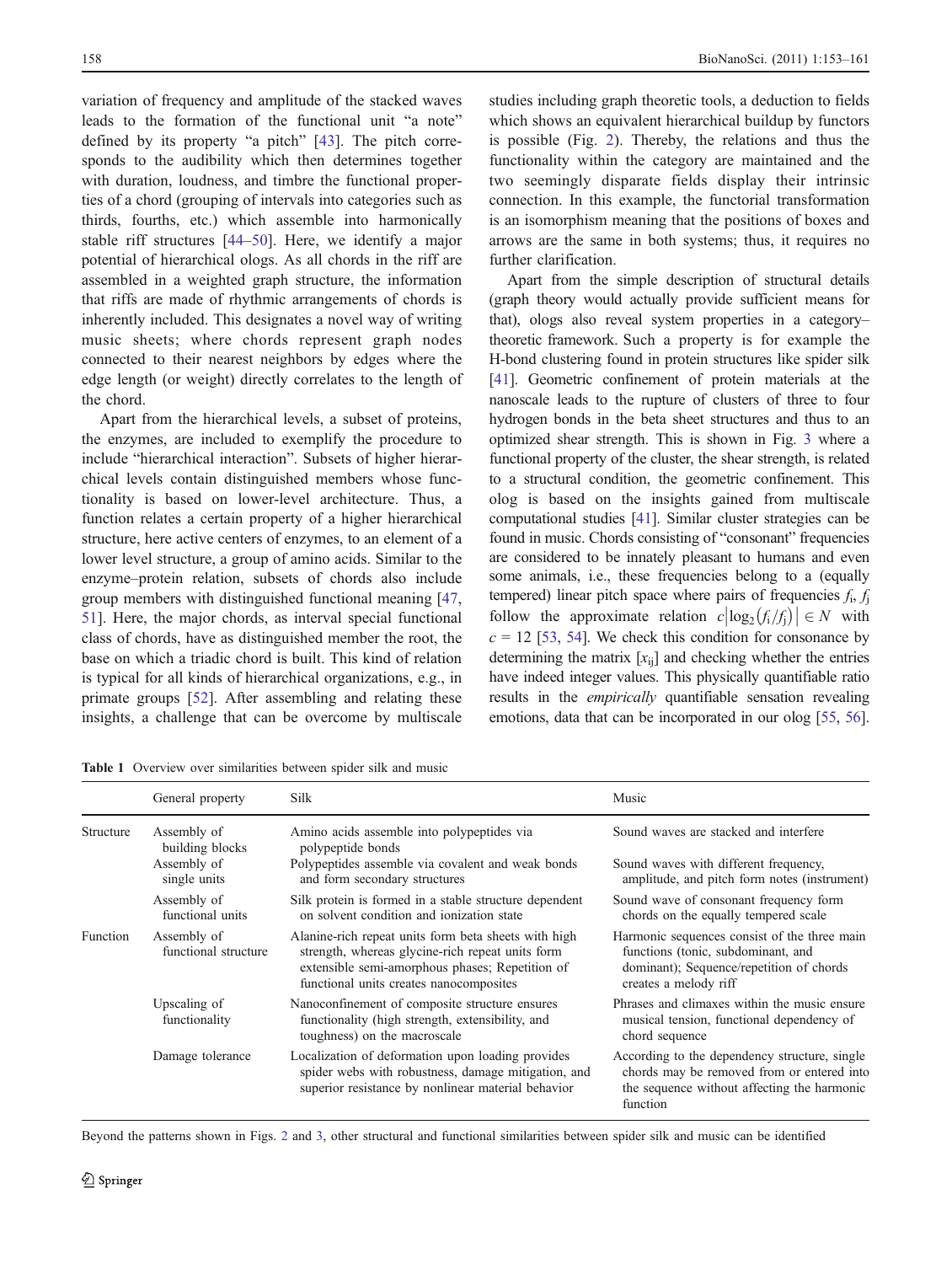<span id="page-6-0"></span>The major difference between materials sciences and social or artistic sciences is disclosed here: material properties are usually unambiguous (well-defined) and objective, whereas the evaluation of artistic properties is subjective. The present functorial isomorphism allows the correlation of these data and subsequent statistical analyses may reveal additional insights that then lead back to the original system—an advantageous approach to recycle knowledge of well-studied systems such as music for novel applications.

Concerns could relate to the fact that the secondary structure of proteins is often not deterministic, i.e., the same protein can fold into more than one structure which endangers the unambiguity of the functional relationships. The same holds true for music, where for example pitch and timbre are sometimes ambiguous [[57\]](#page-8-0). This has to be addressed by determining the environmental conditions that uniquely specify the protein's secondary structure, thus defining a protein grammar [[21](#page-7-0)] or similar, again by experiment and computational modeling.

Both ologs, Figs. [2](#page-3-0) and [3,](#page-4-0) are part of a bigger olog which would describe the material system spider silk (or classical music respectively) in total. Addressing the challenge to complete the olog immediately, it is straightforward to start with subunits as presented here. The assembly of a bigger system would work for example with the set "a bond"/"a stack", which is shared in both ologs and hence serves as an attachment point to combine them. Table [1](#page-5-0) summarizes key structures and functions where connatural hierarchical ologs could be designed to uncover more analogies and then be attached to the existing parts. For instance, higher-order structural assemblies such as nanocomposites/riffs gain functional importance by pattern building. In proteins, this may relate to the repetition of secondary structural units and their overall confinement which ensures macroscale functionality, for example semi-amorphous phase and beta sheet domains in spider silk that provide a superior toughness by confinement to a fibril size of around 50 nm [\[58](#page-8-0)]. The corresponding pattern in music is the formation of chord sequences into riffs and phrases via syntactic structures that provide musical tension, an important functional focus in music [[59](#page-8-0), [60](#page-8-0)]. Yet, another functional commonality of the two systems silk and music is related to the damage tolerance behavior. Localized defects in spider webs do not effect overall mechanical functionality [\[61](#page-8-0)], while the deletion of certain chords in a chord sequences do not affect the tonal coherence and hence the functionality [[62\]](#page-8-0). Note that in hierarchical systems functionality is generally obtained by structural arrangement, e.g., clustering or stacking, and hence it is mostly impossible to separate structure and function. Therefore, the structure and function dimension in Table [1](#page-5-0) overlap.

#### 4 Conclusion

Here, we introduced hierarchical ologs to describe typical natural hierarchical systems such as language, biological materials and music and draw intrinsic connections between the underlying structures. We showed that in protein materials such as spider silk hierarchical structures identical to classical music can be identified and properly documented by means of hierarchical ologs. Similar to an analogy learning process, this method may on one hand serve as a guide to construct ologs for data and knowledge sharing in research groups and on the other hand as a method to utilize analogies to teach structure and functionality of hierarchical material systems. Conceptually organized like Wikipedia ([http://](http://www.wikipedia.org/) [www.wikipedia.org/\)](http://www.wikipedia.org/), but with a substantiated mathematical background, ologs may provide a powerful academic and scientific tool to categorize, organize, relate, and share insights gained during research. Specifically, analogy building as a momentous instrument for human understanding and education may be formalized by the use of category theory-based ontologies. The ultimate strength of this tool relates to the enforcement of rigor during the analogy-building process. Each term and concept defined in one system needs to be precisely related to their analogy counterpart to obtain a structure preserving transformation via functors. This characteristic feature of ologs sets the fundament for their superiority over common ontological or heuristic approaches.

Acknowledgments We acknowledge support from AFOSR and DOD-PECASE (funded by ONR grant # N00014-10-1-0562). Additional support was received from the German National Academic Foundation (Studienstiftung des deutsches Volkes) and ONR grant # N00014-10-1-0841.

### References

- 1. Gentner, D., Holyoak, K. J., Kokinov, B. N. (2001). The analogical mind: perspectives from cognitive science (Vol. xii, p. 541). Cambridge: MIT Press.
- 2. Bransford, J., National Research Council (U.S.), Committee on Developments in the Science of Learning., National Research Council (U.S.), & Committee on Learning Research and Educational Practice. (2000). How people learn: brain, mind, experience, and school (Vol. x, p. 374). Washington: National Academy Press.
- 3. Oppenheimer, R. (1956). Analogy in science. American Psychologist, 11, 127–135.
- 4. Vosniadou, S., & Ortony, A. (1989). Similarity and analogical reasoning (Vol. xiv, p. 592). Cambridge: Cambridge University Press.
- 5. Taylor, P. C., Fraser, B. J., Fisher, D. L. (1997). Monitoring constructivist classroom learning environments. International Journal of Educational Research, 27, 293–302.
- 6. Tsai, C.-C. (1999). Overcoming junior high school students' misconceptions about microscopic views of phase change: a study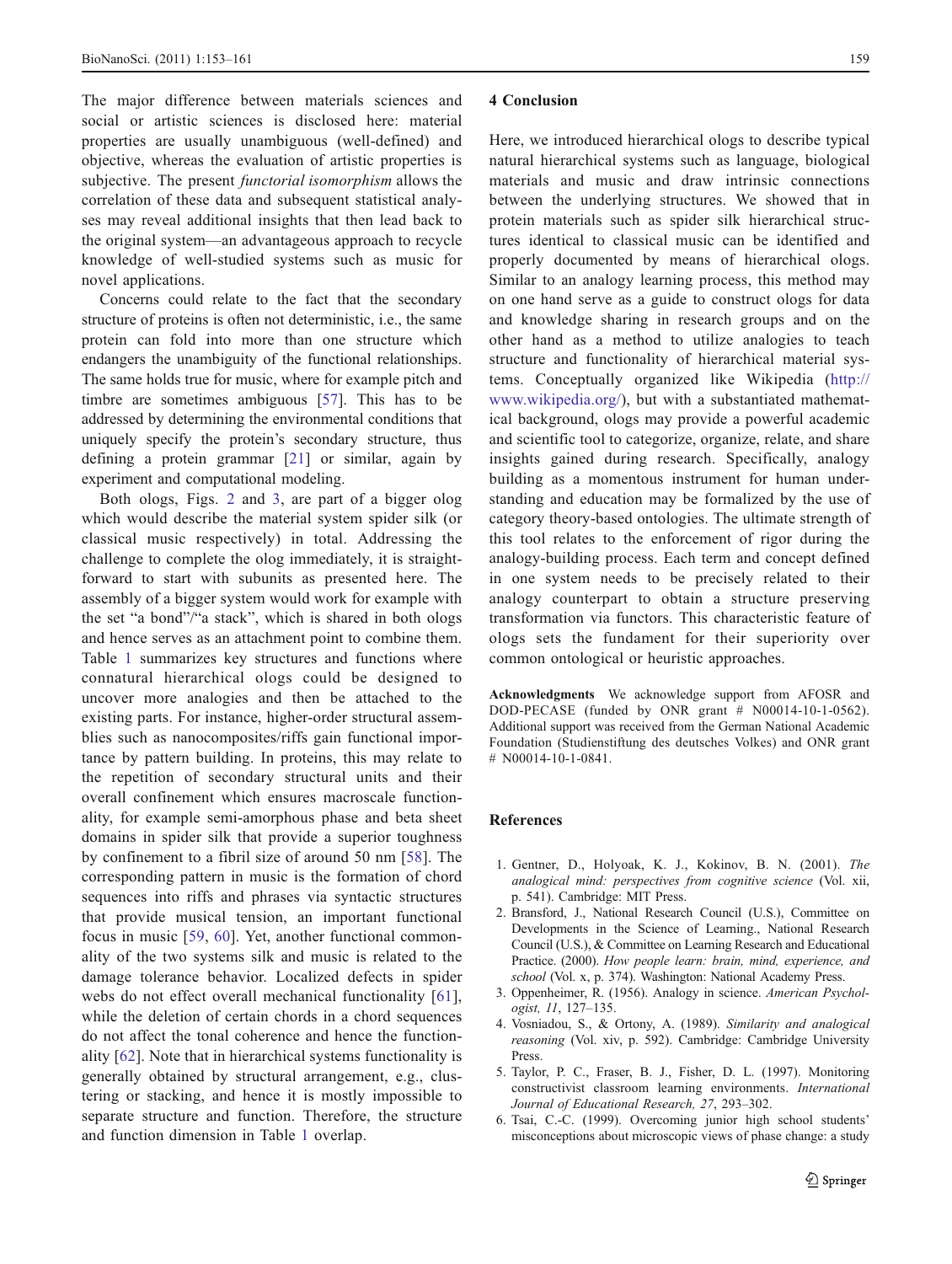<span id="page-7-0"></span>of an analogy activity. Journal of Science Education and Technology, 8, 83–91.

- 7. Stavy, R. (1991). Using analogy to overcome misconceptions about conservation of matter. Journal of Research in Science Teaching, 28, 305–313.
- 8. Novick, L. R., & Holyoak, K. J. (1991). Mathematical problemsolving by analogy. Journal of Experimental Psychology: Learning, Memory, and Cognition, 17, 398–415.
- 9. Kaniel, S., Harpaz-Itay, Y., Ben-Amram, E. (2006). Analogy construction versus analogy solution, and their influence on transfer. Learning and Instruction, 16, 583–591.
- 10. Spivak, D. I., & Kent, R. E. (2011). Ologs: a categorical framework for knowledge representation. PLoS ONE, e24274. doi[:10.1371/journal.pone.0024274.](http://dx.doi.org/10.1371/journal.pone.0024274)
- 11. Eilenberg, S., & Maclane, S. (1945). General theory of natural equivalences. Transactions of the American Mathematical Society, 58, 231–294.
- 12. Ellis, N. C., Larsen-Freeman, D., Research Club in Language Learning (Ann Arbor Mich.). (2009). Language as a complex adaptive system (Vol. viii, p. 275). Chichester: Wiley.
- 13. Croft, W. (2010). Pragmatic functions, semantic classes, and lexical categories. Linguistics, 48, 787–796.
- 14. Croft, W. (2003). Typology and universals (Vol. xxv, p. 341). Cambridge: Cambridge University Press.
- 15. Sica, G. (2006). What is category theory? (p. 290). Monza: Polimetrica.
- 16. Awodey, S. (2010). Category theory. London: Oxford University Press.
- 17. Cranford, S. W., & Buehler, M. J. (2010). Materiomics: biological protein materials, from nano to macro. Nanotechnology, Science and Applications, 3, 127–148.
- 18. Spivak, D. I., Giesa, T., Wood, E., Buehler, M. J. (2011). Category theoretic analysis of hierarchical protein materials and social networks. PLoS One, 6, e23911.
- 19. Csermely, P. (2008). Creative elements: network-based predictions of active centres in proteins and cellular and social networks. Trends in Biochemical Sciences, 33, 569–576.
- 20. Pugno, N. M. (2007). A statistical analogy between collapse of solids and death of living organisms: proposal for a 'law of life'. Medical Hypotheses, 69, 441–447.
- 21. Gimona, M. (2006). Protein linguistics—a grammar for modular protein assembly? Nature Reviews Molecular Cell Biology, 7, 68–73.
- 22. Ji, S. C. (1997). Isomorphism between cell and human languages: molecular biological, bioinformatic and linguistic implications. Biosystems, 44, 17–39.
- 23. Chomsky, N. (2002). Syntactic structures (Vol. xviii, p. 117). Berlin: Mouton de Gruyter.
- 24. Nijholt, A. (1979). From left-regular to Greibach normal form grammars. Information Processing Letters, 9, 51–55.
- 25. Deline, G., Lin, F., Wen, D., Gagevic, D., Kinshuk, A. (2007). Ontology-driven development of intelligent educational systems. 2007 Ieee Pacific Rim Conference on Communications, Computers and Signal Processing, Vols. 1 and 2: 34–37.
- 26. Halle, M. (2002). From memory to speech and back: papers on phonetics and phonology, 1954–2002 (Vol. vi, p. 261). Berlin: Mouton de Gruyter.
- 27. International Phonetic Association. (1999). Handbook of the International Phonetic Association: a guide to the use of the International Phonetic Alphabet (Vol. viii, p. 204). Cambridge: Cambridge University Press.
- 28. Clements, G. N. (1985). The geometry of phonological features. Phonology, 2, 225–252.
- 29. Abramson, A. S. (1977). Laryngeal timing in consonant distinctions. Phonetica, 34, 295–303.
- 30. Jessen, M., & Ringen, C. (2002). Laryngeal features in German. Phonology, 19, 189–218.
- 31. Espinosa, H. D., & Bao, G. (Eds.). (2012). Nano and cell mechanics. New York: Wiley.
- 32. Moorer, J. A. (1977). Signal-processing aspects of computer music—survey. Proceedings of the IEEE, 65, 1108–1137.
- 33. Cutting, J. E., & Rosner, B. S. (1974). Categories and boundaries in speech and music. Perception & Psychophysics, 16, 564–570.
- 34. Buehler, M. J., & Yung, Y. C. (2009). Deformation and failure of protein materials in physiologically extreme conditions and disease. Nature Materials, 8, 175–188.
- 35. Frishman, D., & Argos, P. (1995). Knowledge-based protein secondary structure assignment. Proteins-Structure Function and Genetics, 23, 566–579.
- 36. Sun, Z. R., & Hua, S. J. (2001). A novel method of protein secondary structure prediction with high segment overlap measure: support vector machine approach. Journal of Molecular Biology, 308, 397–407.
- 37. Nova, A., Keten, S., Pugno, N. M., Redaelli, A., Buehler, M. J. (2010). Molecular and nanostructural mechanisms of deformation, strength and toughness of spider silk fibrils. Nano Letters, 10, 2626–2634.
- 38. Keten, S., & Buehler, M. J. (2010). Nanostructure and molecular mechanics of spider dragline silk protein assemblies. Journal of the Royal Society, Interface, 7, 1709–1721.
- 39. Keten, S., & Buehler, M. J. (2010). Atomistic model of the spider silk nanostructure. Applied Physics Letters, 96, 153701.
- 40. Keten, S., & Buehler, M. J. (2008). Asymptotic strength limit of hydrogen-bond assemblies in proteins at vanishing pulling rates. Physical Review Letters, 100(19), 198301.
- 41. Keten, S., & Buehler, M. J. (2008). Geometric confinement governs the rupture strength of H-bond assemblies at a critical length scale. Nano Letters, 8, 743–748.
- 42. Keten, S., Xu, Z., Ihle, B., Buehler, M. J. (2010). Nanoconfinement controls stiffness, strength and mechanical toughness of beta-sheet crystals in silk. Nature Materials, 9, 359–367.
- 43. Erickson, R. (1975). Sound structure in music (Vol. ix, p. 205). Berkeley: University of California Press.
- 44. Bharucha, J., & Krumhansl, C. L. (1983). The representation of harmonic structure in music—hierarchies of stability as a function of context. Cognition, 13, 63–102.
- 45. Shell, A., & Ellis, D. P. (2003). Chord segmentation and recognition using EM-trained hidden Markov models, pp. 185– 191.
- 46. Pardo, B., & Birmingham, W. P. (2002). Algorithms for chordal analysis. Computer Music Journal, 26, 27–49.
- 47. Pardo, B., & Birmingham, W. P. (2001). The chordal analysis of tonal music.
- 48. Deutsch, D. (1969). Music recognition. Psychological Review, 76, 300.
- 49. Jensen, K. (2007). Multiple scale music segmentation using rhythm, timbre, and harmony. Eurasip Journal on Advances in Signal Processing.
- 50. Randel, D. M. (2003). The Harvard dictionary of music (Vol. xxvii, p. 978). Cambridge: Belknap Press of Harvard University Press.
- 51. Krumhansl, C. L., & Shepard, R. N. (1979). Quantification of the hierarchy of tonal functions within a diatonic context. Journal of Experimental Psychology. Human Perception and Performance, 5, 579–594.
- 52. Izar, P., Ferreira, R. G., Sato, T. (2006). Describing the organization of dominance relationships by dominance-directed tree method. American Journal of Primatology, 68, 189–207.
- 53. Tymoczko, D. (2011). A geometry of music: harmony and counterpoint in the extended common practice (Vol. xviii, p. 450). New York: Oxford University Press.
- 54. Maddage, N. C., Xu, C., Kankanhalli, M. S., Shao X. (2004). Content-based music structure analysis with applications to music semantics understanding. pp. 112–119.